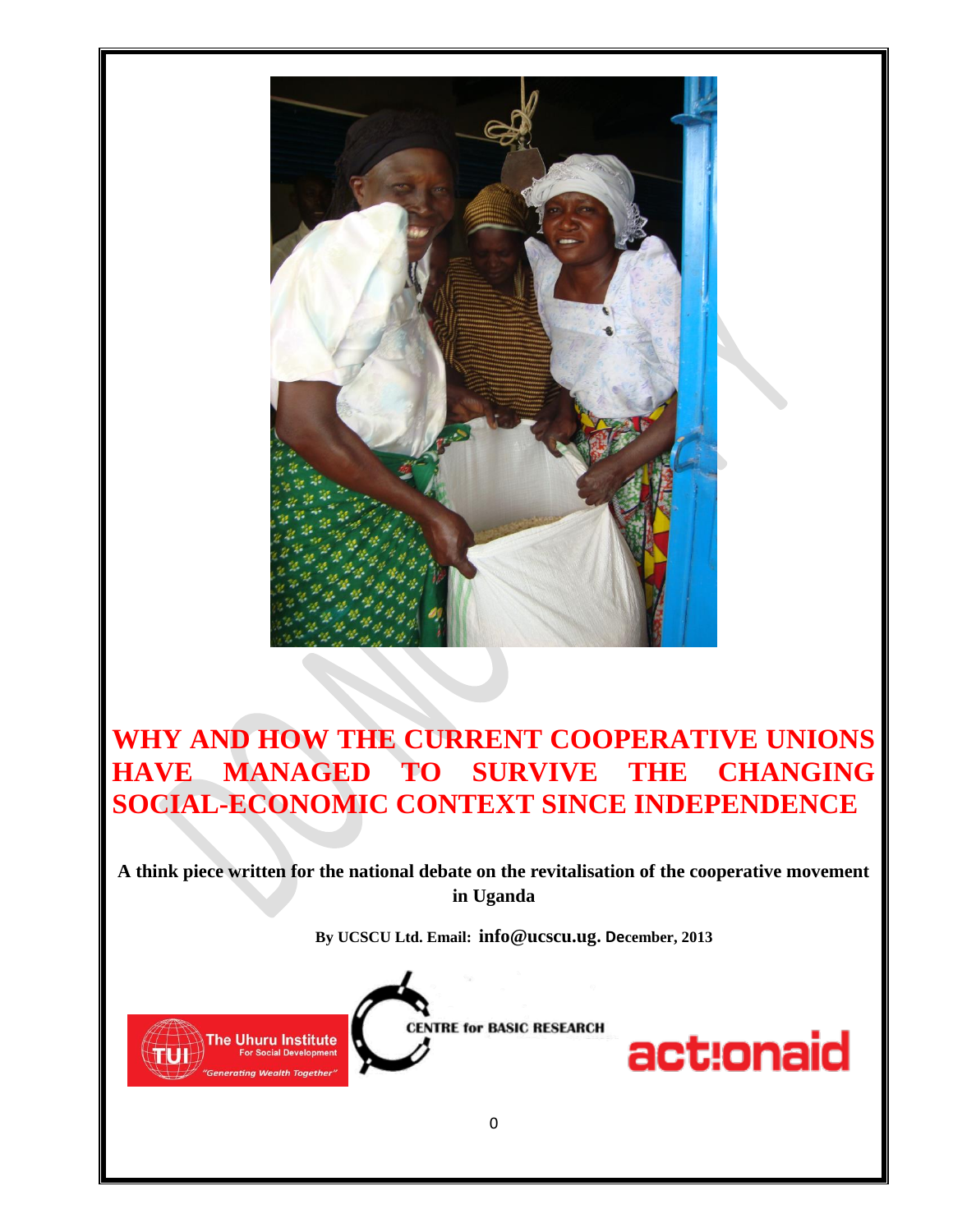#### **Introduction**

A cooperative Union is the organization formed by primary cooperative societies. The Uganda Cooperative Societies Act Cap 112 provides that a Cooperative Union is a secondary society, whose membership is exclusively primary societies. The Cooperative Act provides for a minimum of two primary societies to form a Union. Cooperative Unions are formed to provide the primary societies with services that individual primary societies cannot afford in economic terms. This approach is aligned to the concept of [economies of scale](http://en.wikipedia.org/wiki/Economies_of_scale) and is also a form of economic [synergy,](http://en.wikipedia.org/wiki/Synergy) where "two or more units working together to produce a result not obtainable by any of the units independently. Just as individual primary societies strive to provide their members with quality services, the Unions must provide value to their members in accordance with the cooperative values and principles.

Some of the famous Cooperative Unions include Banyankole Kweterana Cooperative Union, Busoga Growers Cooperative Union, Bugisu Cooperative Union, South Bukedi Cooperative Union, Masaka Growers Cooperative Union, West Mengo Growers Cooperative Union, and East Mengo Growers Cooperative Union and so on. At independence, Uganda had vibrant cooperative Unions dealing dominantly in cotton and coffee, countrywide. However, following the military coup d'état in 1972, and the economic war, declared by General Idi Amin, in 1972 expelling all non-citizen Asians and Europeans from the country, the Uganda economy collapsed. Inflation was at three digits and smuggling of coffee was rampant from Uganda to Kenya. The situation did not improve even when the Military Government was overthrown in 1979 through an armed struggle, because subsequent Governments remained unstable and the country was plunged in a guerilla war from 1981 through to 1986. During those periods, Unions lost a lot of property and business as the wars were in the prime areas of the Unions' business operations. After the guerrilla war, Government embarked on rebuilding the shattered economy and introduced tough recovery measures. Government adopted the Structural Adjustment Programme (SAP), which entailed implementation of far reaching market reforms. SAP implementation had serious consequences such as: scrapping of Government subsidies and monopolies to cooperatives, closure of marketing Boards, civil service reduction, and privatization of power generation, transmission and distribution, thus scrapping of the electricity board – the Uganda Electricity Board (UEB). Many Unions that had business which had suffered during the wars and economic turmoil did not recover, as SAP affected them greatly. During the era of socio-political stability the Unions used to provide various products and services to their members.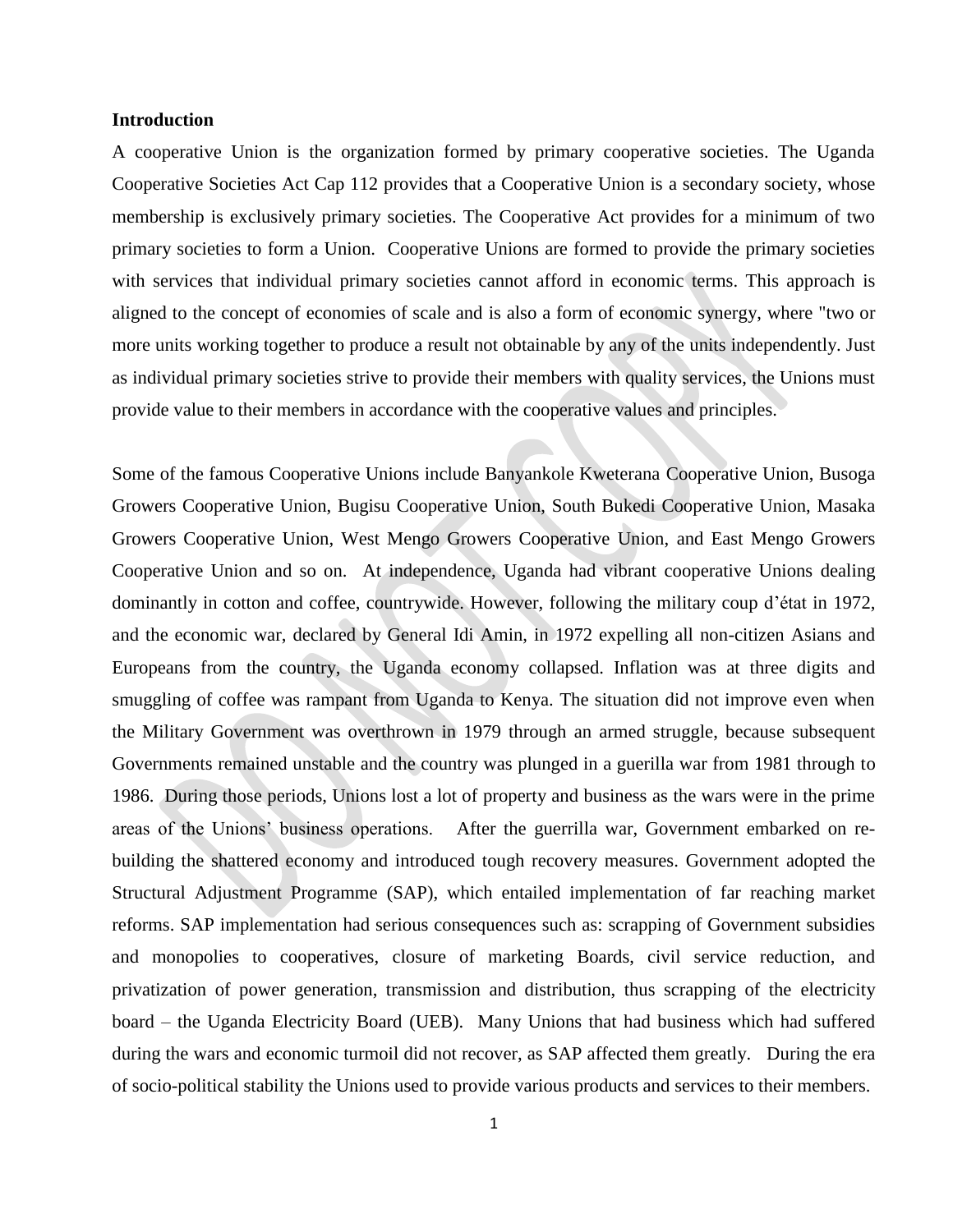#### **Typical Services Provided by Cooperative Unions**

The typical services provided by Cooperative Unions are based on the typical demands of the primary societies as institutions and needs of their grass root members. The products and services are as follows:

**Marketing:** A primary cooperative society does not always have the means of transportation necessary for delivering its produce to the market, or else the small volume of its production may put it in an unfavorable negotiating position with respect to intermediaries and wholesalers. Thus a cooperative Union collects the output from members, sometimes undertaking some primary processing and delivering it in large aggregated quantities downstream through the marketing channels.

 **Farm Supply Shops:** The union aggregate purchases, storage, and distribution of farm inputs for their members. By taking advantage of volume discounts and utilizing other economies of scale, the Unions bring down the cost of the inputs that the members purchase from the cooperative compared with direct purchases from commercial suppliers. The Unions provide inputs required for agricultural production such as seeds, fertilizers, chemicals, fuel, and farm machinery. Some Unions operate machinery pools that provide mechanical field services (e.g., ploughing, harvesting) to their members.

 **Tractor Hire Services:** A single primary cooperative society may be too small to justify the purchase of expensive farm machinery, which may be only used irregularly, for example only during ploughing. Instead local primary cooperatives assign this service to their cooperative Union that purchases the necessary equipment for all the members to use at a fee. Such expensive equipment includes tractors.

**Extension, Education and Training:** Cooperative Unions provide their member primary societies with field support technical services also called extension services. These are through provision of expert advice from Agricultural Officers. The Officers support the farmers in technical areas such as better farming methods. The education and training is for members, board members and employees of the primary societies. Areas of training are geared toward improving member control.

 **Saving Scheme:** In order to encourage the appropriate use of money, and promote the savings culture, Cooperative Unions would retain part of the funds of primary society's members as savings. The primary societies would then withdraw the saved monies later when needed by their members.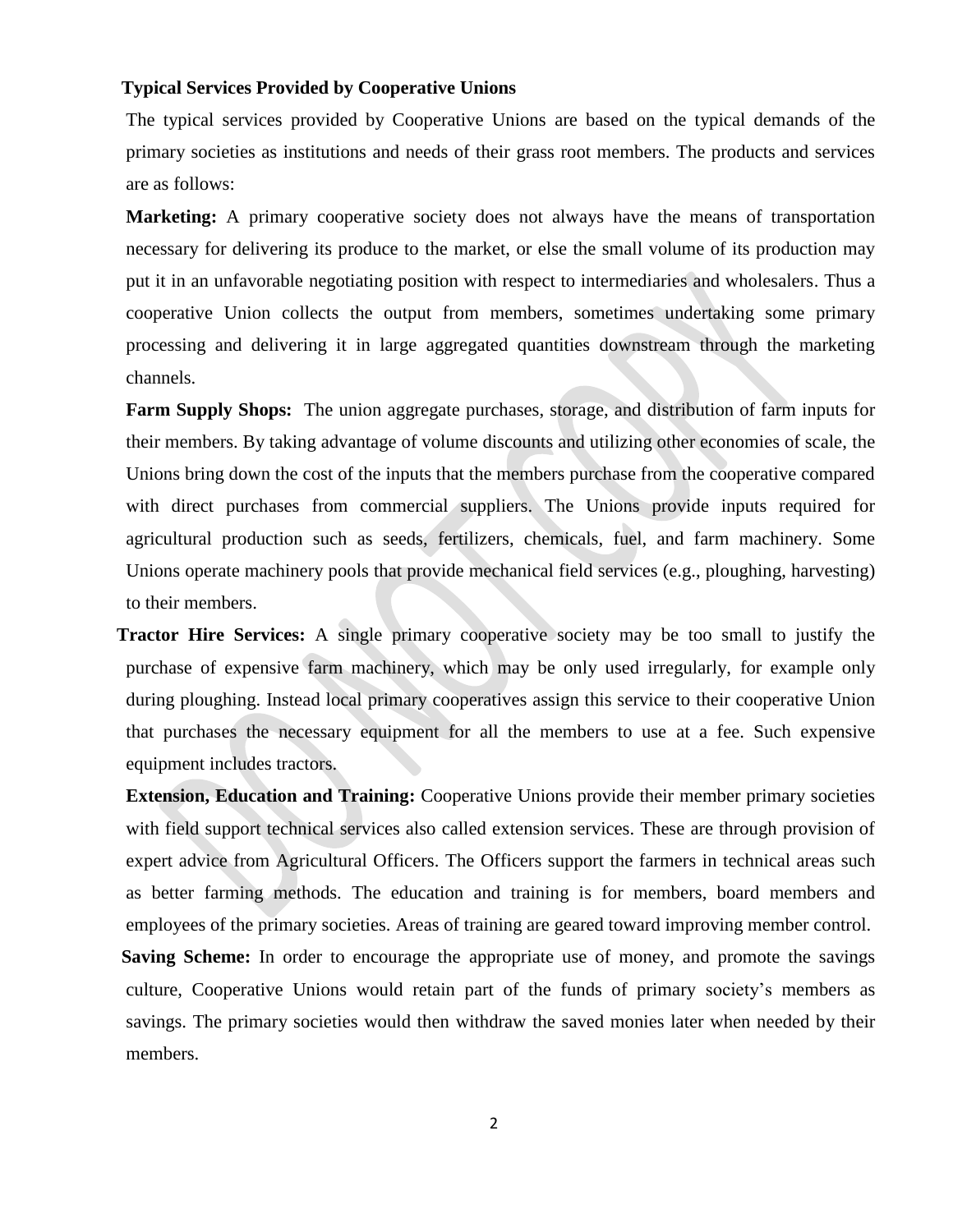**Credit Scheme:** The Cooperative Unions may provide credit to their members. Such credit may not necessarily be in cash, but in kind, Such credit include opening of farm land by Union tractors, provision of pesticides and herbicides, seeds, and so on.

 **Implications of the Union Products and Services:** The above array of products and services create a strong business relationship between the Unions and the primary societies. Secondly, they assure an enlightened membership thus enhancing member use and control over their cooperative system. Thirdly they promote leadership quality which would be at primary society level, and the Unions. The Union leaders are elected from the primary society leadership. Fourthly, they assure vibrant business activities within the cooperative system, thus retaining wealth within the cooperators and their communities. While those services could be still demanded by the primary societies, some Unions found themselves out of business, while others survived. Competitors had come in providing similar services to the primary cooperatives creating a competitive environment of survival of only the organized. The following is a review of some of the outstanding Unions that have survived the times, how and why they have been able to survive.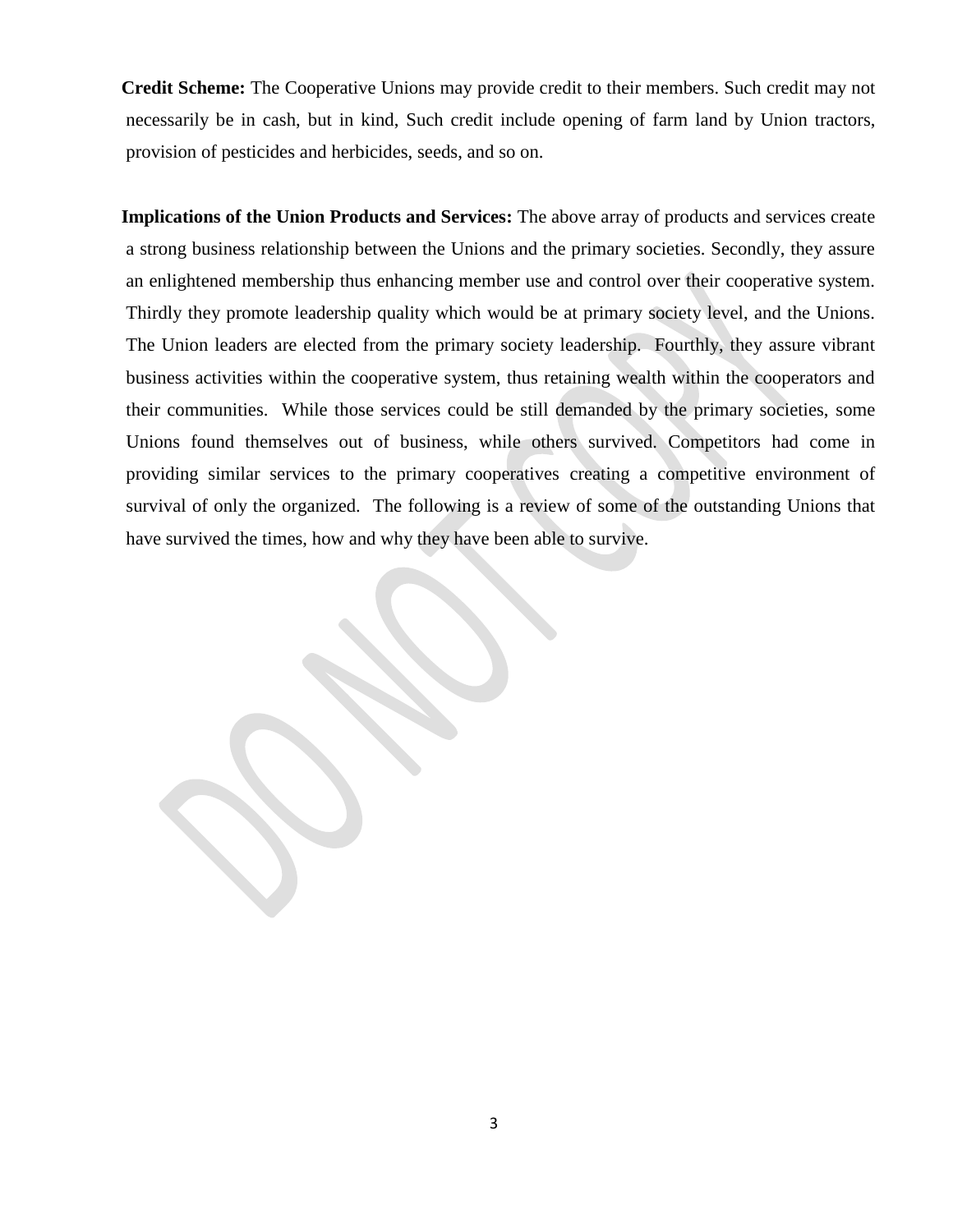**A review of selected successful cooperative unions:** The review is important to understand why and how some Unions survived the post-independence era. Selected Unions that have survived are discussed here.

### **Nyakatonzi Growers Cooperative Union Limited (NGCU)**

NGCU was formed in 1957, five years before Uganda attained independence. At that time, its core business was processing and marketing services for the farmers in Kasese region. Over the years, the Union has innovated its products and services and handles non-traditional crops such as soya flower, beans and rice. Currently the Union boasts of over 15,000 farmers, distributed in about 60 primary cooperative societies. The Union operates in the regions of Kasese, Bushenyi, Kanungu, Kabarole and Kamwenge. To survive the times and be competitive, NGCU has revised its Vision as "To be: a Leading Producer and Exporter of High Agricultural Produce for the Benefit of her Members" and the Mission is": Improve the Livelihood of the members". In pursuit of the Vision and Mission, the Union's core values are self Help, self responsibility, equity, justice and solidarity.

## **Products and services provided by NGCU to members:**

 **Processing and Marketing Services:** NGCU processes members' crops such as cotton, soya bean, beans, maize and rice. The lint cotton is exported while the seed cake is processed into cooking oil. **Processing Cooking Oil:** This is made from cotton and sun flower. A separate subsidiary Kasese Oil Mill Limited was formed to handle this business line, while the Union remains focused on its core business.

 **Provision of Agricultural Inputs:** The Union provides agricultural inputs to farmers. Such inputs include pesticides and fertilizers.

**Seed Multiplication:** NGCU formed a subsidiary called Kazinga Channel Seed Company Limited which is responsible for improving and distributing the seeds to farmers on behalf of the Union. The seeds are improved to ensure high quality yields. Such seeds are for rice, beans and maize.

 **Field Extension Services:** NGCU introduced field workers who assist farmers on site. They assist famers in key areas such as good farm practices, proper harvesting and post harvesting methods and good use of herbicides.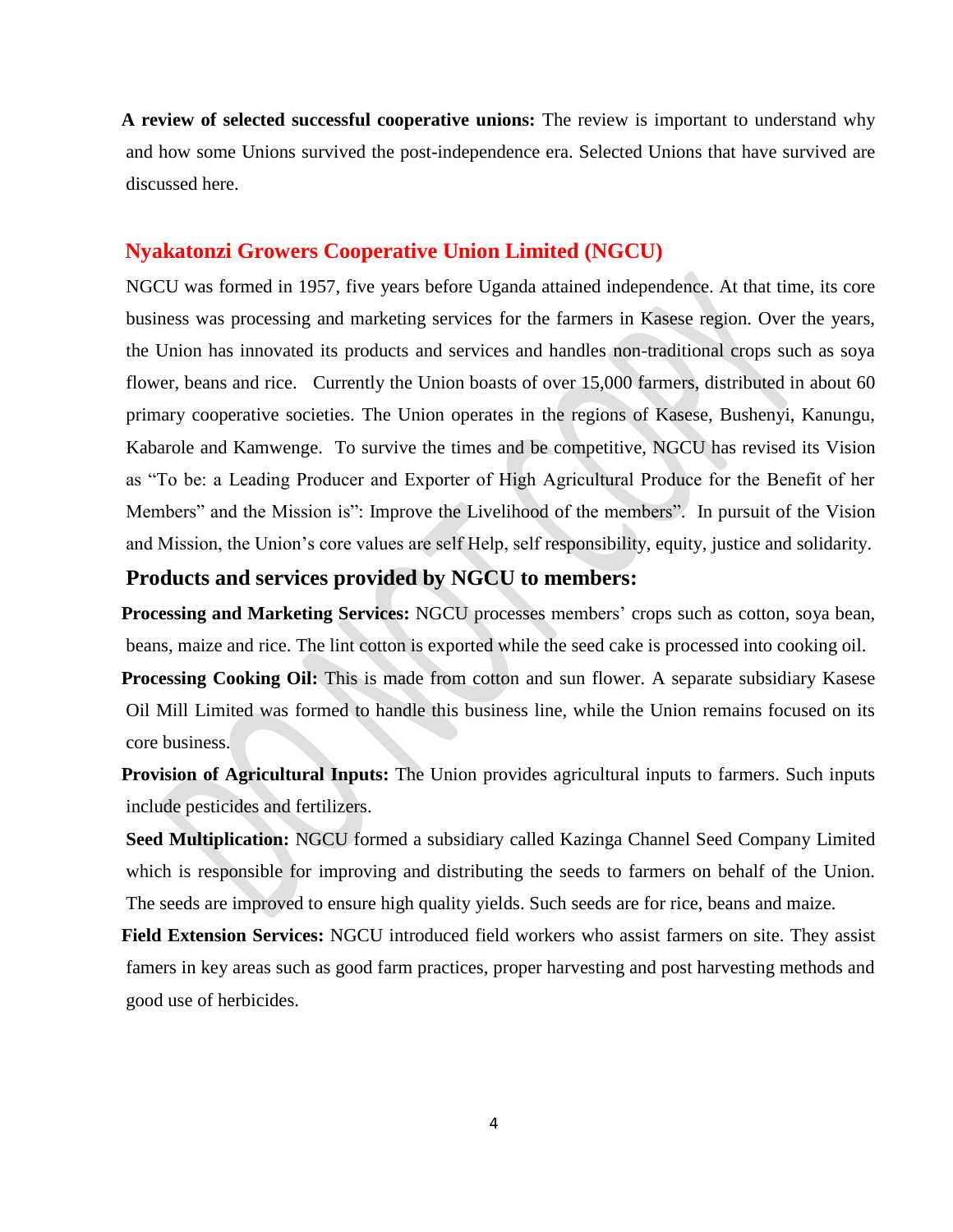**Member Education:** Over the years, the Union has had fairly active member education programmes designed and implemented with technical support of development partners. Such partners include Uganda Cooperative Alliance (UCA), Swedish Cooperative Centre (SCC), Uganda Commodity Exchange (UCE), and Agricultural Productivity Enhancement Programme (APEP). The various partners have not trained farmers on cooperatives alone, but also on various ways of improving rural livelihood.

**Tractor Hire Services:** The Union maintains a fleet of tractors which plough famers' gardens at a fee. The farmers are allowed to pay when they sell their crops.

**Production Credit Facility:** NGCU offers its members through their primary societies, production credit. Such credit carries fair terms and condition for example paying when they harvest and sell their crops.

 **Warehouse System:** The Union started and operates warehouse receipt system with its member farmers for cotton, maize, rice and beans. This enables the farmers overcome the problems of poor prices that may arise from selling small quantities and at the wrong timing. The other advantage is that the receipt holder can use the document as a form of a negotiable instrument.

The Warehouse is linked to the E-Warehouse Receipt System to facilitate stocks access by larger grain buyers such as World Food Programme. The Warehouse has a drying shed and equipment for seed processing including drying, winnowing and bagging.

 **Support to Coffee Farming:** The Union is supporting the re-birth of coffee in its area of operation. These include providing technical support services and seedlings to farmers.

 **Sale of Byproducts:** The Union sells and earns some revenue from byproducts realized in the course of its operations. The byproducts are: maize cobs, cotton cake, sunflower cake, cotton shell, and soap stock. These are used in further production of items such as animal feeds and household items such as soap.

 **Factors responsible for the Survival of Nyakatonzi Union:** An innovative Board and management teams that have run the union over the years. The ability to redefine the organizational vision and mission and focus in new direction has been strategic for the Union's survival. The Union now offers its members diverse quality products and services. Continued contact with and empowerment of its members has been important. The Union runs an active extension programme. Experience has shown that one of the key success factors for a cooperative is regular contact with its members. This coupled with empowerment through education and reports go a long way to keep members' confidence in their organization. These give a sense of member ownership and control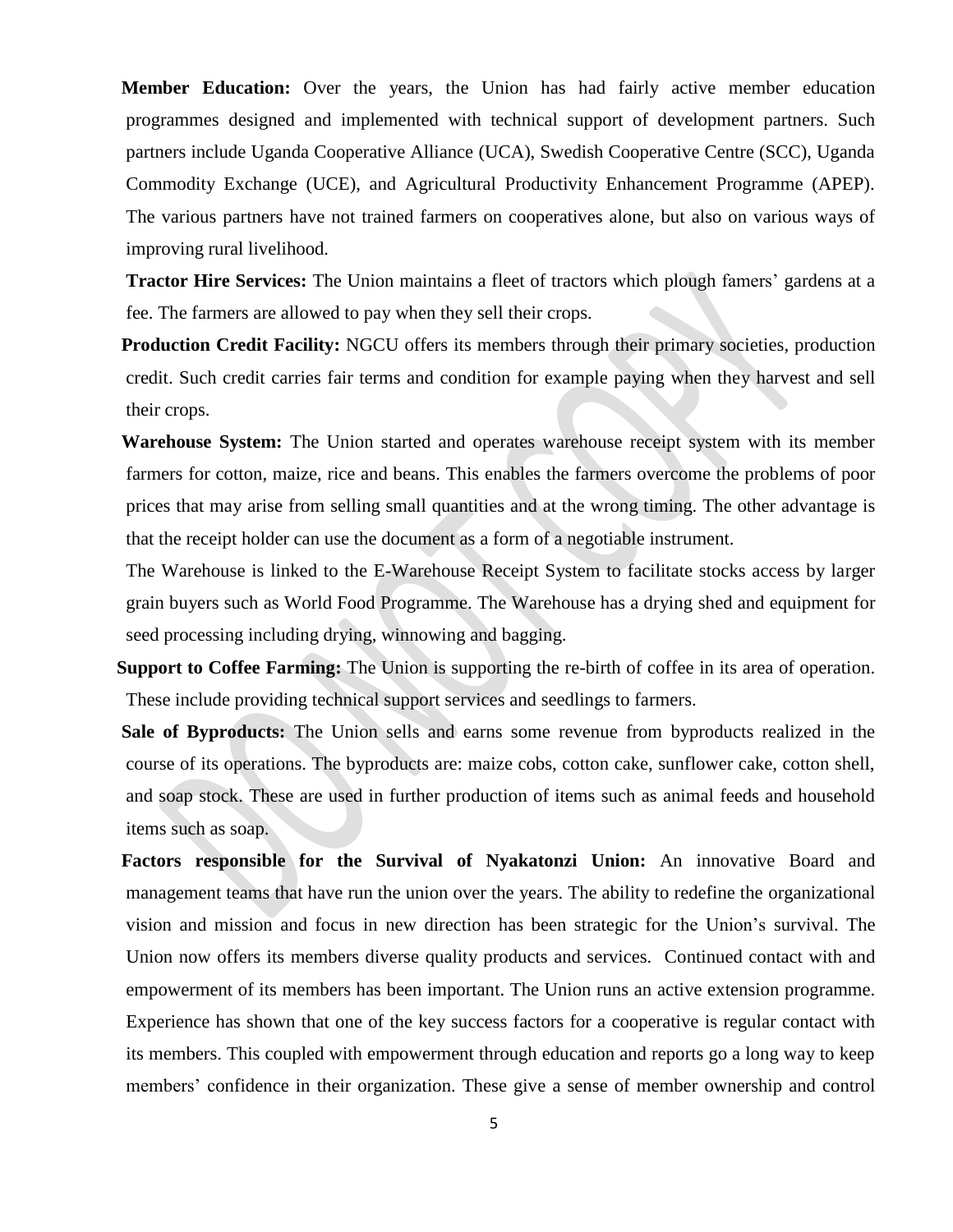and therefore a strong bond of cooperative-member business relationship. Access to local as well as international markets has assured the Union's continued good business. The strategy of forming subsidiary companies such as the Kazinga Channel and Kasese Oil Mill Limited has been helpful, since it allows the union to operate each line of business independently and also remain focused on the core business, of buying and selling members' produce. The Union has a large catchment area covering various Districts. This vast area has vibrant agricultural activities which the Union taps into through the primary cooperative societies. Over the years NGCU has established partnership and maintained reputable working relationship with development/business partners who have supported its work. NGCU networks with the Government of Uganda (GOU) through Cotton Development Organization (CDO), which is the regulatory body of the cotton industry and the Ministry of Agriculture under various agricultural programmes that are implemented. NGCU holds regular Annual General Meetings and presents audited reports, plans and budgets for the approval by its members.

## **Bugisu Cooperative Union Limited (BCU)**

BCU was formed in 1954 as a result of dissolution of various small unions dealing in cotton and coffee that had opened in the areas. The small Unions opted to dissolve to give way to a larger and more viable organization. The assets of the dissolved small unions were aggregated and handed over to the newly formed BCU. The new union swung in business regulated by the Bugisu Coffee Ordinance. The unique point to note is the Ordinance allowed the Union to export the Arabica coffee. The Union's operations however deteriorated few years later, due to wrangles between the Union and the colonial leadership. The Union wanted the colonial leaders to be replaced with an African as ex officio on the Board of the Union. Also other Africans were challenging the Union's monopoly position, demanding that the monopoly be scrapped. Also the Union had misappropriations, quality issues and general challenges of governing a new and large business entity. In 1962, the Union split into two, BCU to remain as a coffee Union and the newly formed entity called Masaba Growers Cooperative Union (MGCU) to deal in cotton. With political infiltration, a second Union also formed again as a breakaway from BCU and was named Sebei Elgon Cooperative Union. It was however weak, even when it later received donor support for example under the IDA programmes for construction of a coffee factory.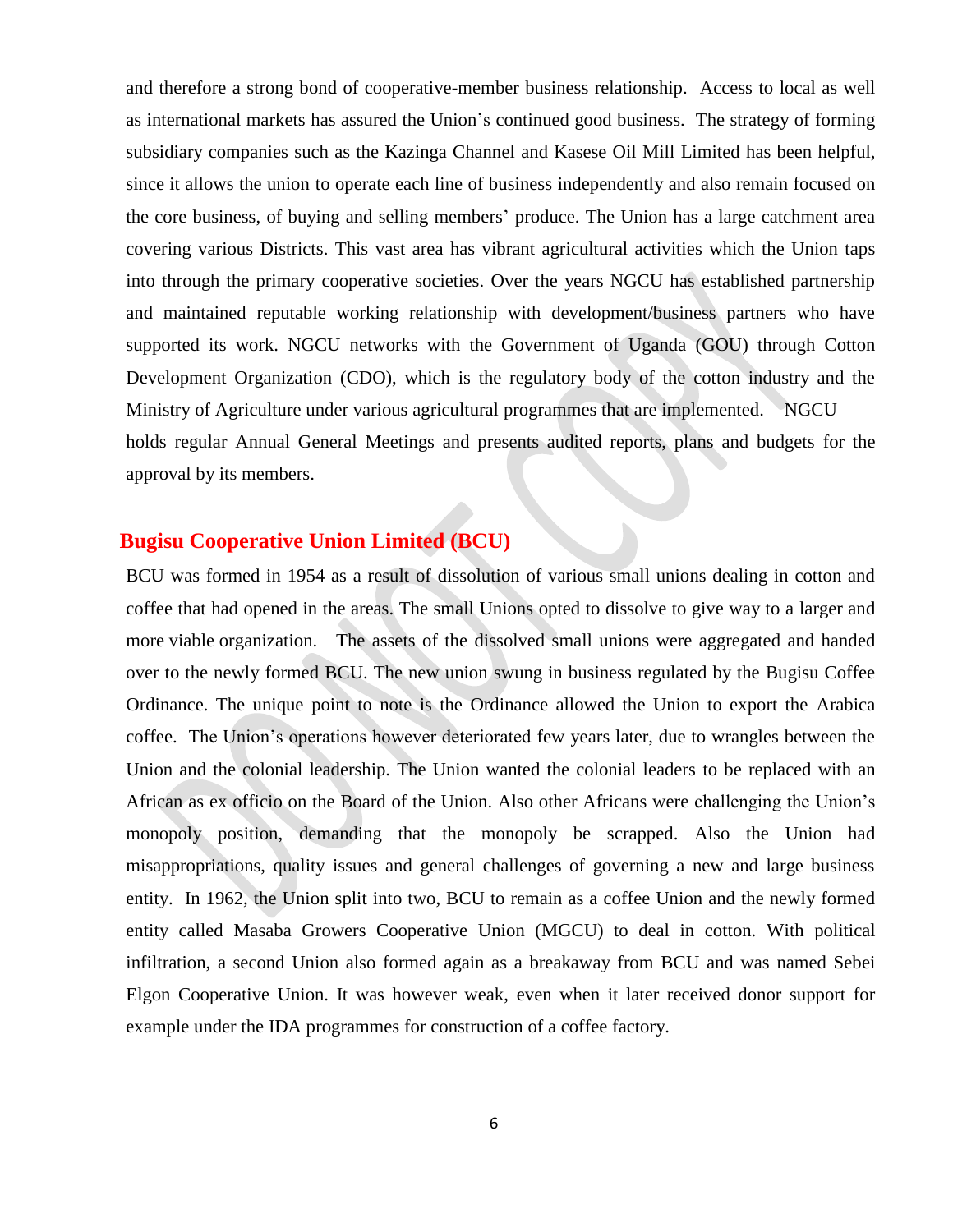BCU incurred a lot of debts for trading and expansion undertakings. Also mismanagement affected it significantly, for example during 2007, the Registrar of Cooperatives set up an investigation, which revealed that assets were being leased out for 20 year period, to settle a loan of over USD 1.6 Million. Accumulated trade losses were found to be over Ushs 3.1 billion by the year 2000, worsened by the fact that the Union had traded with borrowed financing. However, by 2010 the Union claimed it had a working capital of over Ush 2.5 billion. It had also renovated premises, settled overdue utility costs and tax arrears, and reclaimed hundreds of acres of land that had been taken over by encroachers. The Union also runs a children education sponsorship programme.

Full revival of the Union still remains elusive, as the organization has political issues it is grappling with. Therefore, success and difficulties of BCU therefore are not new and date way back during the colonial days. The Union is always in at the cross roads of success and controversy. The survival of the Union therefore may be attributed to the importance of the crop it deals in  $-$  the treasured Arabica coffee coupled with monopoly nature of the crop, that in Uganda it is only actively produced in that region. Another success factor is attributed to the strong successive leadership the Union has had over the years, since colonial days. The Union has acquired a lot of experience in negotiation, and conflict management. The successive Boards and management weaknesses not withstanding have been able to steer the organization through challenging moments such as surviving the break way of two Unions – Masaba and Sebei Elgon. The strategic location of the coffee factories and the absence of any in Sebei region meant that even the new Sebei Elgon Union members continued to use the same factories of BCU. The monopoly powers to sell coffee which had been taken away were restored after independence. However, the monopoly was again lost in 1967 and the responsibility assigned to the Uganda Coffee Marketing Board until the 1990s. Investing substantially in assets that over the years have been appreciating in value. The Union, owns a sizeable percentage of Mbale Town prime land and buildings.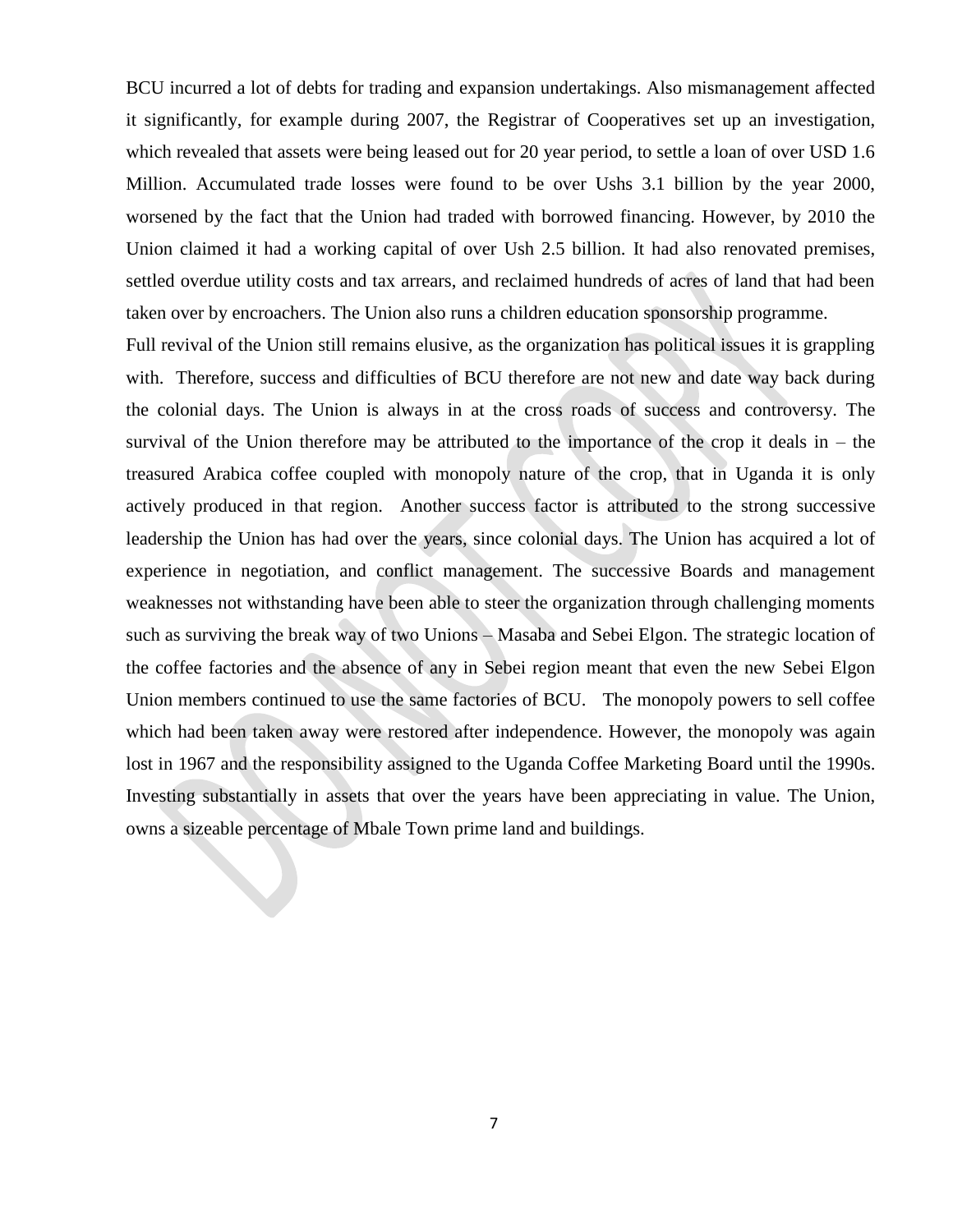#### **Uganda Cooperative Savings and Credit Union (UCSCU)**

UCSCU was formed in 1972 and has continually been in operation. The Union was formed with the objective of promoting the growth and development of Savings and Credit Cooperatives (SACCOs) in Uganda. Its membership is exclusively SACCOs, which currently number over 1.500. UCSCU's Vision is "To be the leading, sustainable union for all SACCOs in Uganda" and the Mission is:"To promote and empower SACCOs in Uganda by offering high quality services" UCSCU subscribes and adheres to the cooperative values. In addition, its institution-specific core values are: Team work, Stakeholder responsiveness, Member-sensitivity and Productivity

## **UCSCU offers various services to the SACCO movement namely:**

 **Capacity Building:** UCSCU offers training to SACCO committee members, sub-committees, management and general membership. The training activities address several technical areas to build up ownership, skills and internal capacity within the SACCOs. UCSCU has a training centre at Maganjo 10 Kms along Bombo road where some of the trainings and workshops are held.

 **Technical Services:** UCSCU provides technical services to SACCOs such as putting in place best Bookkeeping and Accounting practices, new SACCO Policies and Procedures, Loan portfolio management tools, Risk management tools, Business and Strategic Plans. UCSCU played a leading role in the development of the current model Bye Laws for registering SACCOs in Uganda.

 **Marketing:** UCSCU runs nationwide marketing campaigns for SACCOs to promote and build their image.

 **Representation:** UCSCU acts as a representative and spokesman of SACCOs nationally and internationally.

 **Advocacy:** UCSCU is aware that SACCOs cannot grow as safe and sound financial institutions unless an enabling law is in place. Therefore, currently UCSCU is an active participant in discussion with Government for an adequate law for SACCOs.

 **Information Management:** UCSCU is building a database for SACCOs countrywide. For example, UCSCU has recently completed a survey that enabled building information on the level of SACCO penetration at sub-county level in Uganda.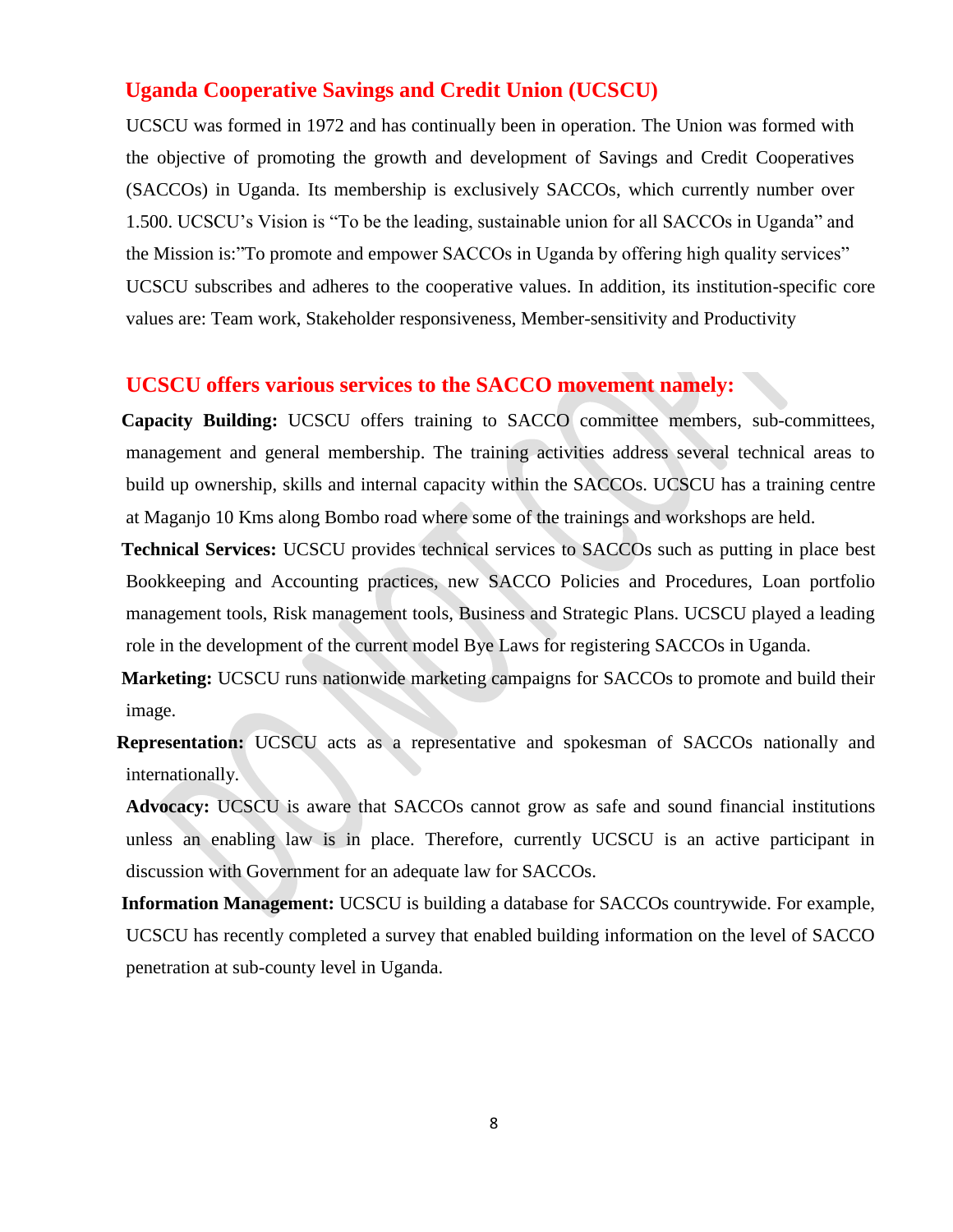**Networking:** UCSCU facilitates communication and interaction within SACCOs. These include inter-visits of SACCOs nationally and internationally. UCSCU also organizes regular forums for managers and leaders of SACCOs.

## **Reasons of success for UCSCU have been the following**

N

The Savings and Credit Cooperatives' in the country have survived. The Union has a mix of rural and employee based cooperatives which enable spreading of the operating risks in case one sector is affected. Another reason for survival is that since 1972, the Union has not attracted huge indebtedness, which would have coursed attachment of properties in the event of failure to repay. Yet indebtedness coupled with default has been one of the major undoing for a majority of cooperative unions in Uganda. Another reason is that way back in the early 1980s the Union acquired its own premises in which it located the head quarters. This enables it operate a head office at a relatively lower cost within the otherwise expensive central region. Partnerships and linkages with development partners have been important for UCSCU;s survival. Such partners include: World Council of Credit Unions (WOCCU), the Canadian Cooperative Association (CCA), and German Technical Cooperation (GIZ). These have provided both technical and financial support to UCSCU over the years. During 2008 UCSCU entered into a partnership with Government of Uganda for the development of a rural financial service infrastructure countrywide using the SACCO model. This Public Private Partnership (PPP) enabled USCSU develop its countrywide infrastructure and enhance its presence. UCSCU has a well-defined path over the next 5 years, as reflected in its strategic plan 2013/2017.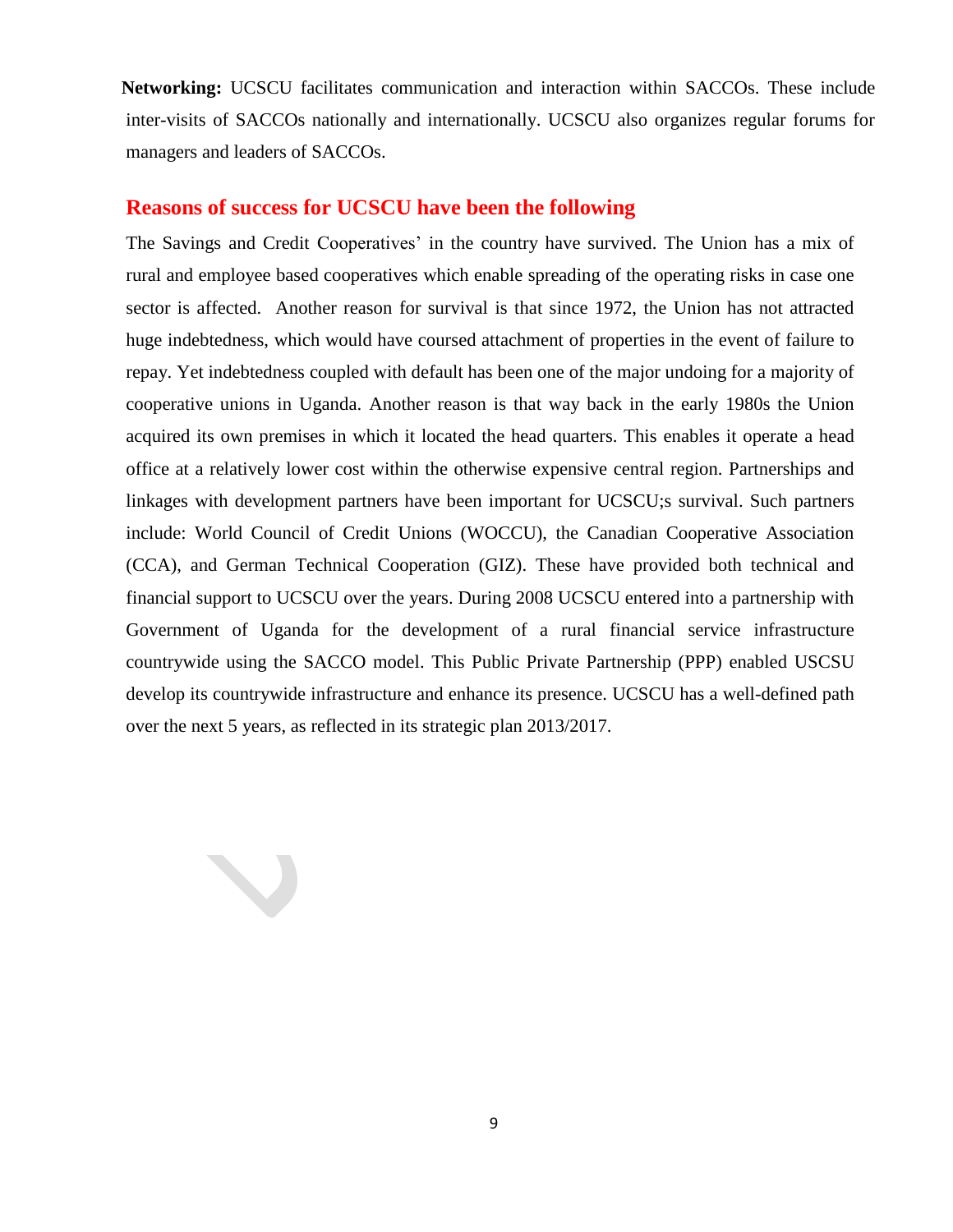## **Summary of why and how some cooperative unions have survived the postindependence era**

**Strong Board and management teams:** The unions that have survived may be rated as strong. This is because they have been able to steer their organizations through turbulent times. They have also strategic plans and business plans, and redefined the vision and mission statements for guiding the organizations over the next years.

**Member focus and nurturing cooperative-member relations:** Taking into account the reviewed organizations it is noted that there is member focus in the Unions' operations. The Unions have provided products that are demanded by the members while diversifying into various lines of business.

**Provision of Innovative Products and Services:** The Unions have been creative and provided products for members' use e.g. crops (members provide the raw materials, thus materials are locally secured)) and the final outputs are demanded by the communities (members are part of the market for the final product) and international markets. For example, the oil produced by NGCU is from members' sun flower and cotton seed, and is consumed by both the local communities and has national and regional markets.

**Access of Technical Support Services:** The Unions access technical assistance and put it to good use. This enables them tap into experiences of other cooperatives regionally and internationally. **Linkages and Collaborations:** The Unions collaborate and network with other organizations nationally and internationally. For example UCSCU collaborates closely with WOCCU and therefore shares WOCCU's rich international experience. UCSCU has also implemented the GOU/ RFSP focusing on SACCO development in the country.

**Access to funding opportunities:** With strong leadership and clear records and reports, the Unions are able to access financial resources from partners.

**Putting the indebtedness under control:** While some surviving unions had large debts incurred over the years, some have been able to put them under control by servicing them.

**Post war Socio-economic Stability:** After the end of the wars, Uganda attained socio-economic stability, which provided opportunities for the cooperative unions to tap into. Those Unions that recognized the stability as opportunities and re-positioned themselves have been able to survive. Vibrant economic activities in the areas were the Unions operate have also contributed to success.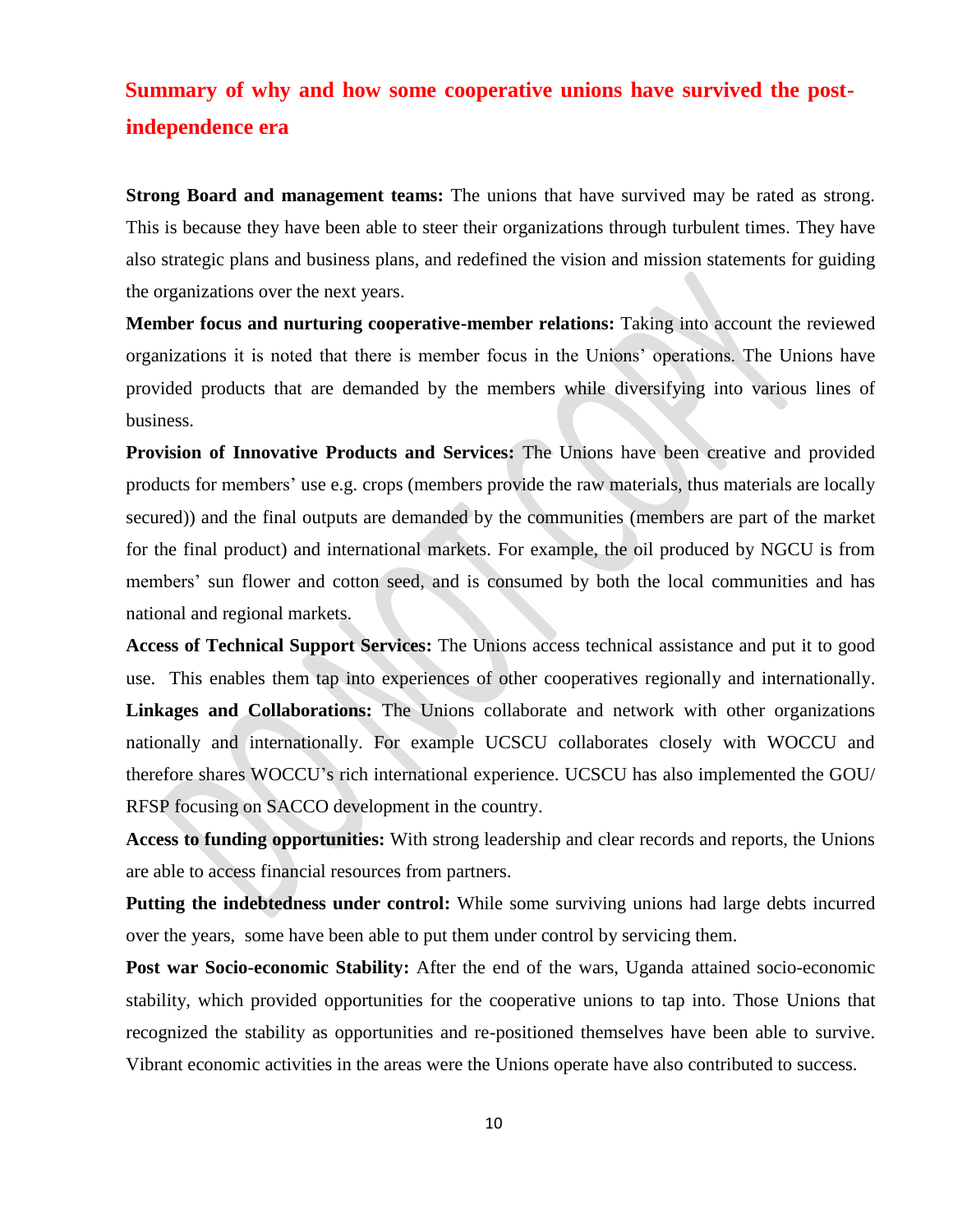#### **Reasons why some cooperatives unions collapsed**

**Indebtedness & Misappropriation:** Many Unions signed for credit facilities and mortgaged properties. Due to poor management, the Unions failed to pay back. The loans kept on attracting interest and eventually the lenders attached the properties. For example, South Bukedi Cooperative Union in Tororo sold off several vehicles, buildings and the Nyakesi Ginnery, and the cooperative house in Tororo Town, and cooperators alleged that the funds were not ploughed back. It was alleged that funds amounting to Ushs 240 million shillings obtained from the sale of the Dabani and Busolwe Ginneries that were located in Busia and Butaleja districts had been misappropriated.

**Mismanagement:** many unions lost property due to mismanagement coupled with other factors, For example in its post independence peak days the Bunyoro Growers' Union owned a cotton ginnery, a petrol station, a hides and skins tannery, a carpentry workshop, five lorries, two pickup trucks, a cotton-cake and oil making machine, a commercial building and a coffee processing factory. It also had about 65 square miles of land and 2,000 heads of cattle in Masindi, Hoima, Buliisa and Kampala. Most of the properties were lost through sale offs to settle debts, and mismanagement. Another example is Masaka Growers Cooperative Union (MGCU). The Union is virtually closed due to mismanagement, political interference and indebtedness. During the late 1980s, using loan facilities, the Union had opened a soft drink factory under the brand name *CREPS*, but by 1996, the factory had collapsed although farmers had been actively mobilized to provide the pineapple fruit, which was the raw material used for the making of the soft drink. Efforts to reactivate the factory were futile as large amount of money were required yet the proceeds from the asset sales had all been exhausted. To note also is during the 1980s, the Union suffered from political interference when political leaders were being made to run the Union's Board.

**Unviable Entities:** A typical example is the Sebei Elgon Union. The Union was formed basing on the 8% contribution Sebei farmers were making on the entire business of BCU. The political considerations on which the Union was based did not analyze whether this % was adequate to sustain an independent Union.

**Inefficient, ineffective Boards and management** that could not innovate and tap new opportunities availed through the open economy, create partnerships, be member focused and run the cooperatives in the best interest of the members, These left the co-operators agonizing over the lost glory of their unions. The leadership did not keep members informed about their union. An example of effective leadership was reflected in Lango Union where leaders were not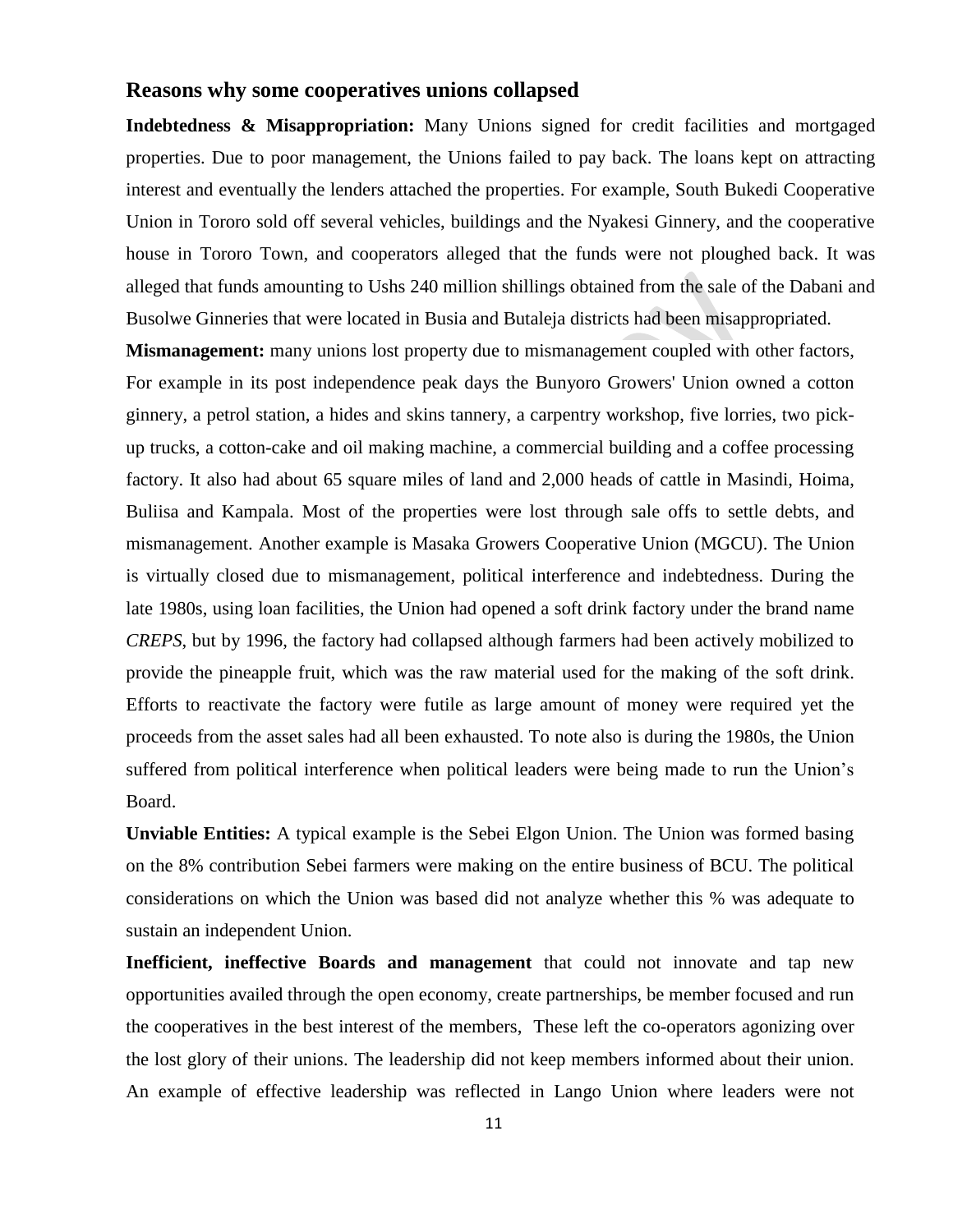keeping their members informed for several years on issues concerning the state of the assets. Lango Cooperative Union farmers accused their leaders of selling off the Union's ginneries to an Indian owned company dealing in cotton production in the region. But the secretary urged that the ginneries under contention were sold by Government in 1997, to raise money Government owed former union workers. The eight ginneries in contention were Odokomit, Aboke, Jaber, Aloi, Namasale, Aduku, and Ibuje.

Losses due to the wars: Some unions lost assets during the war. For example; Banyankole Kweterana Cooperative Union founded in 1986 lost assets during the wars. However, Government made some compensation. Other internal factors also explain the collapse of this once giant organization.

**Government Policy of liberalization was abruptly implemented,** yet cooperative unions had been subsidized for several years.

## **Suggestions of the future of cooperative unions**

#### **i) Develop and Offer Innovative Products and Services, while Observing Member Focus**

Cooperatives should carry out institutional self assessment; study the opportunities available, redefine their vision and mission statements, and core values.

The Unions should enter new markets apart from the traditional crops of cotton and coffee. They need to observe member sensitivity as they tap into new ventures.

#### **ii)Develop Internal Policies and Procedures and Codes of Conduct**

To enable the Unions run in a professional manner and hold the leaders accountable, cooperatives should be supported to develop a comprehensive policy framework for their operations. Conflict of interest, corruption, embezzlements should be controlled through proper policies and adoption of ethical values.

#### **iii)Adopt and Implement Performance Standards and Education**

Minimum standards for Boards, financial ratios, e.g. costs, working capital levels etc. Minimum education levels should be defined and implemented. Educate all in the cooperative (members, boards, and employees).

## **iv) Offer Competitive Services, Implement Internal Resource Mobilization and Focus on Sustainability**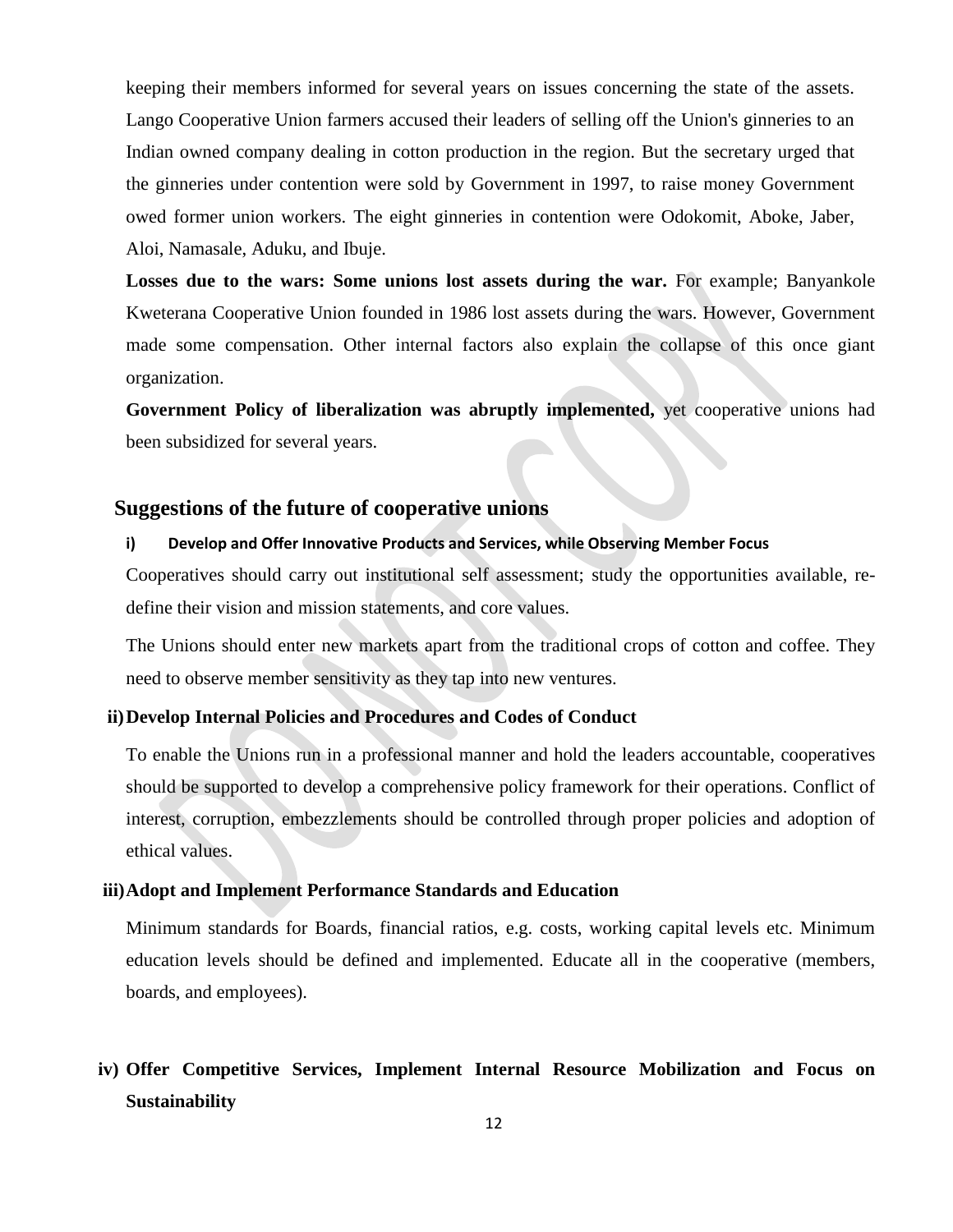Over the years, cooperators have struggled for reforms to control their organizations they were not funding. Government on the other hand wanted a firm grip on cooperatives because of the financial resources it was injecting in them, and the strategic nature of the commodities dealt in. For cooperatives to be truly member formed, controlled and used, cooperators must provide the working capital through share subscription. The cooperatives must also budget and operate efficiently and effectively, and capitalize profits as institutional capital. Institutional capital (retained earnings) is critical for the sustainability of cooperatives as it represents funds internally generated by the cooperatives and is zero cost funds.

#### **Promotion of Mergers**

Where feasible, mergers should be promoted. For example Mbale region has two separate Unions BCU and Masaba Cooperative Unions. The two should be encouraged and supported to merge into one strong organization.

#### **Strengthen the Law for Cooperatives**

Many Unions that collapsed lost a lot of property but seems nothing was done for them to be held accountable. Therefore, the cooperatives law should be strengthened to hold leaders accountable.

#### **Strengthen Supervision and law Enforcement**

Regular monitoring of Unions by Government officers should be implemented. This however, will require supporting the Registrar's office with additional resources such as human resource and equipment. Enforcement of the law should be taken up so that leaders who misappropriate cooperators funds and properties are brought to book.

#### **Government Complete Compensations**

Where Government still owes money to the Unions for example through war costs, refunds should be finalized so that the Unions can put such monies to use.

## **Conclusion**

The future of the unions will be bright if they realize that times have changed and reforms are the way forward. Those Unions that realized this are surviving and moving forward.

The tertiary organizations may have to play a catalytic role to support the Unions move forward.